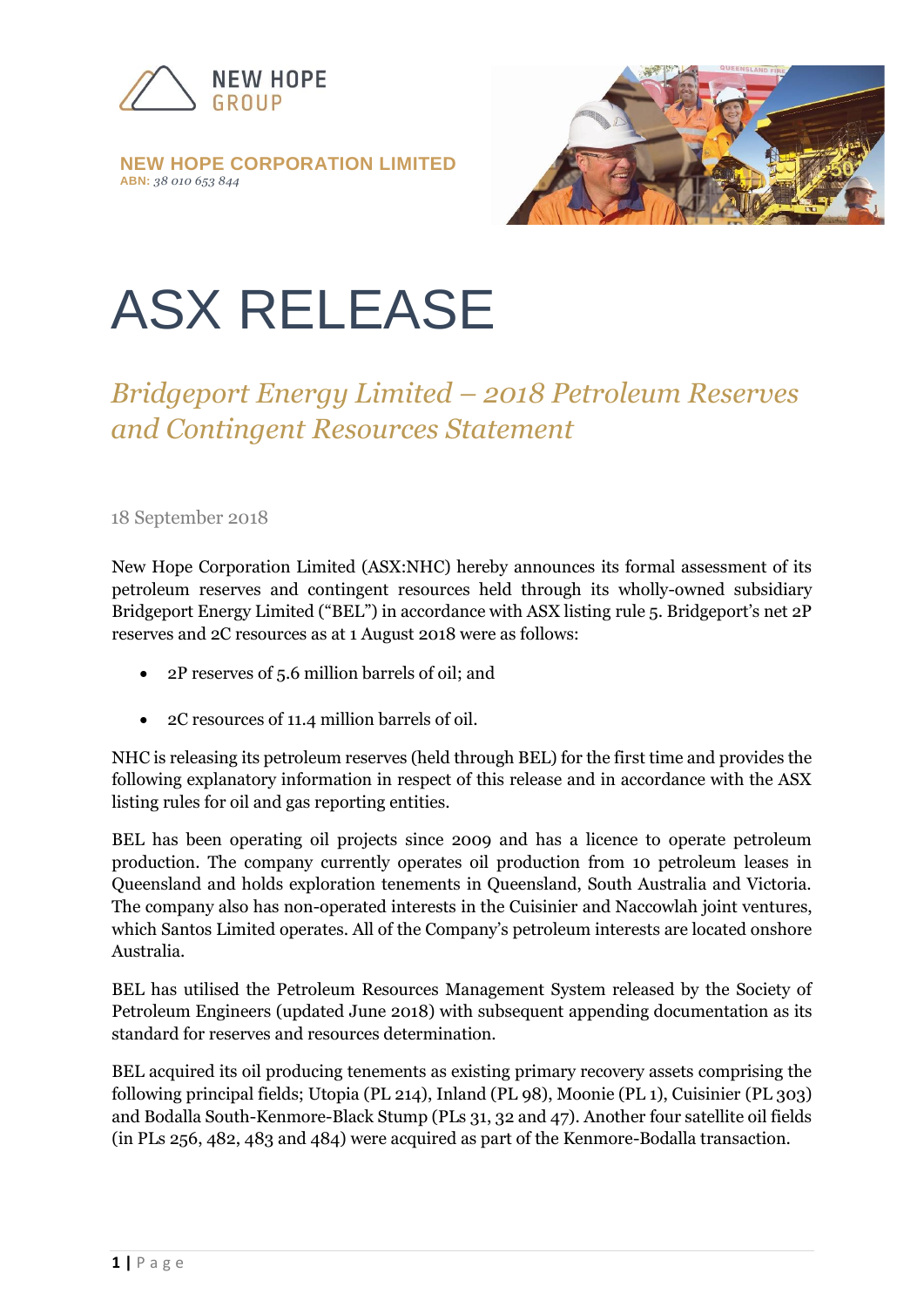BEL operates its fields under standard Environmental Authorities as issued by the Queensland Department of Environment and Science which are attached to, and a condition of, each petroleum lease. BEL continues to operate the fields in accordance with regulatory standards and undertakes remedial work on wells and production facilities to optimise oil production (excluding the Cuisinier and Naccowlah fields which are operated by Santos). All of the production wells produce oil using artificial lift comprising either beam pump, jet pump or electric submersible pump. The fields are well defined with 2D or 3D seismic and have been producing for many years. Part of the 2C contingent resource base incorporates a plan to utilise  $CO<sub>2</sub>$  for injection and miscible sweep into one of the fields to enhance oil production and recovery factors even further. This method of enhanced recovery of oil is commonly used to extend production from mature fields in North America. BEL does not currently produce any unconventional petroleum resources, but it is planning to test the technical viability of a shale petroleum play in southwest Queensland in the next year.

BEL presently sells its crude oil to one of three sales points; the Caltex refinery (Brisbane, Queensland), the IOR refinery (Eromanga, Queensland) or to the Santos-operated Cooper Basin Joint Venture via Moomba, South Australia). All BEL crude oil is trucked, except for the Cuisinier field (PL 303) and some of the Naccowlah crude in southwest Queensland, which is transported by pipeline. The majority of current production is sold within Queensland for refining and domestic consumption. All production is sold at a premium to dated Brent, which is a standard crude oil marker used for sale of Australian crudes.

Bridgeport's net reserves and contingent resources as at 1 August 2018 are summarised as follows:

| <b>Net Reserves</b>             | 1P             | 2P      | 3P             |
|---------------------------------|----------------|---------|----------------|
| (as at 1 August 2018)           | (Mbbls)        | (Mbbls) | (Mbbls)        |
| Oil                             | 3,229          | 5,581   | 8,687          |
| <b>Net Contingent Resources</b> | 1 <sup>C</sup> | 2C      | 3 <sup>C</sup> |
| (as at 1 August 2018)           | (Mbbls)        | (Mbbls) | (Mbbls)        |
| Oil                             | 7,567          | 11,405  | 20,535         |

*Notes:*

*1. Mbbls = thousand barrels.*

*2. Petroleum reserves have been prepared using principally deterministic methods, supported by field reservoir modelling where available.* 

*3. Contingent resources (2C) have been estimated using a combination of deterministic and probabilistic assessments.*

*4. BEL aggregates reserves (1P, 2P and 3P) and contingent resources (1C, 2C and 3C) using arithmetic summation.*

*5. The economic assumptions used to evaluate each project are commercially sensitive. Reserves have been assesses as economic using discounted cash flow methods in compliance with PRMS guideline. Costs have been estimated using actual costs and reasonable estimates of forecast future costs. Oil prices have been forecast using reasonable estimates of future prices.*

*6. The reference points are at each field where crude oil is sold into a road tanker, except for the Surat where the reference point is Caltex in Brisbane and for Cuisinier and Naccowlah where the reference point is at the Moomba plant inlet.* 

- *7. Reserves reported include fuel consumed in operations at each field; totalling 321 1P, 533 2P and 752 3P Mbbls.*
- *8. In accordance with the SPE-PRMS guidelines, only infill wells or similar projects are captured as 2P reserves.*

*9. 2C resources include: additional workover or drilling opportunities as per SPE-PRMS guidelines, uncommitted infill drilling opportunities, and enhanced recovery projects such as waterflood or CO<sup>2</sup> miscible sweep.*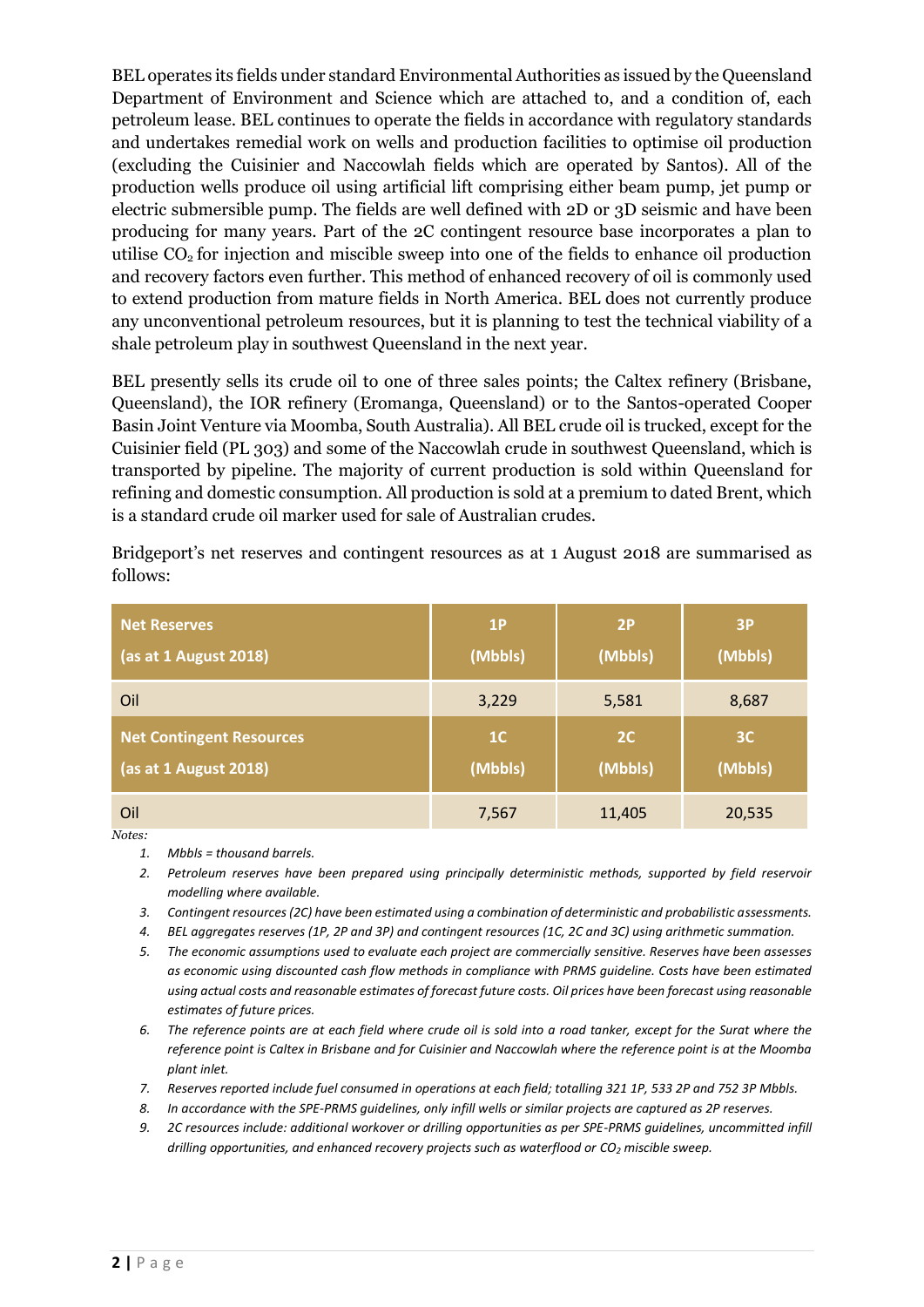Commenting on the reserves statement, Bridgeport's CEO Chris Way said,

"This is the first public release of reserves and resources by the Company, which represents the platform on which we will grow our petroleum portfolio. Future growth is expected to come from organic additions through the drill bit and also from strategic acquisitions of producing assets primarily in the onshore Cooper/Eromanga and Surat basins."

Yours sincerely, **Bridgeport Energy Limited**

Chris Way Chief Executive and Chief Operating Officer

| For more information, please contact:                                          |  |  |  |
|--------------------------------------------------------------------------------|--|--|--|
| <b>CORPORATE AND OPERATIONS</b>                                                |  |  |  |
| Chief Executive and Chief Operating Officer<br>Chris Way<br>P: +61 2 8960 8400 |  |  |  |
| <b>TECHNICAL</b>                                                               |  |  |  |
| <b>Chief Technical Officer</b><br>Barry Smith<br>$P: +61289608400$             |  |  |  |
|                                                                                |  |  |  |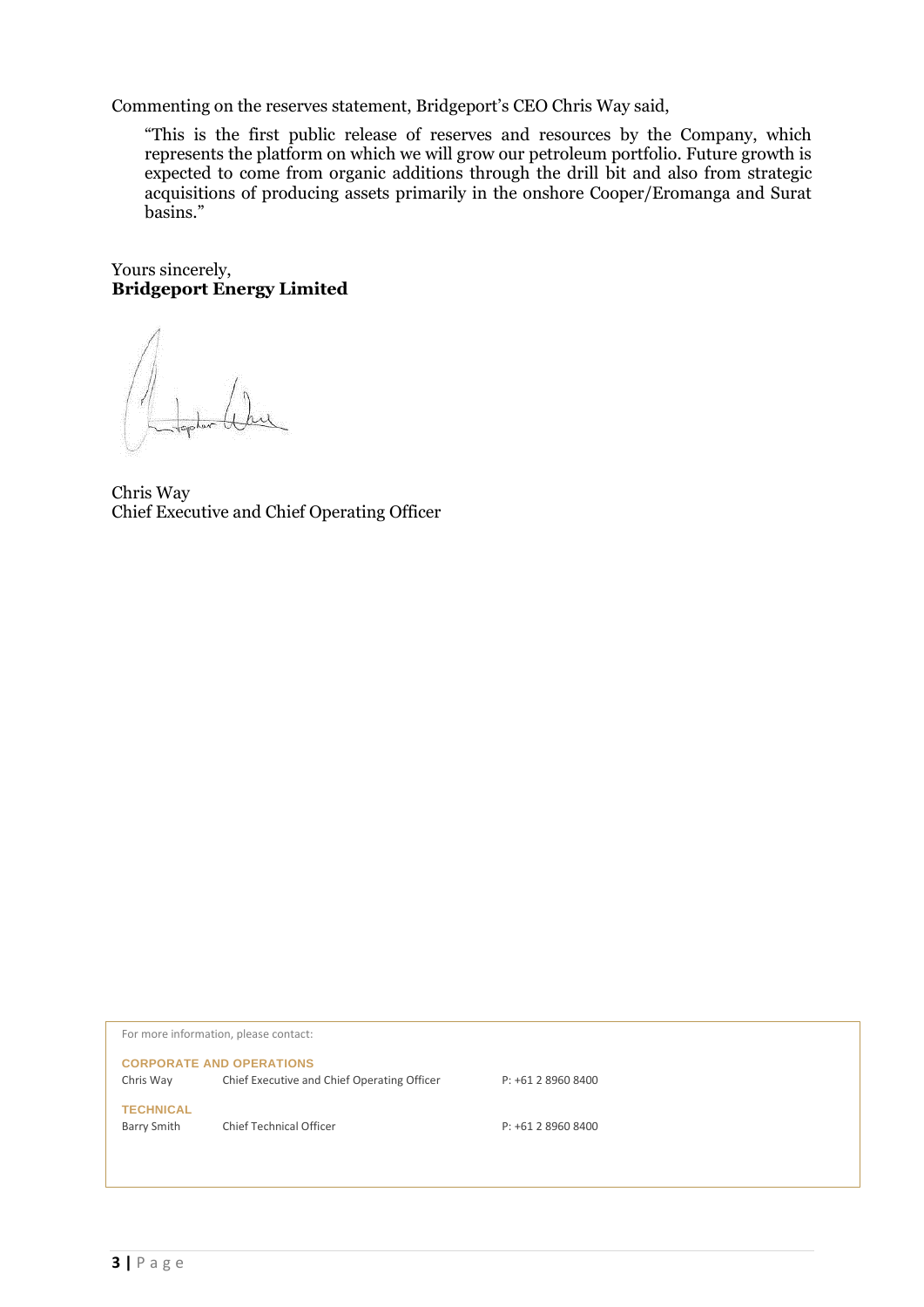#### **Statutory notes to the reserves statement:**

Bridgeport Energy prepares its petroleum reserves and resource estimates in accordance with the SPE Petroleum Reserves Management System (SPE-PRMS) published by the Society of Petroleum Engineers (updated June 2018). Bridgeport Energy is a six-year member company of the Australian Petroleum and Production Exploration Association of Australia (APPEA).

All estimates of reserves and resources reported by Bridgeport are prepared by, or under the stewardship of, a qualified reserves and resources evaluator, reviewed by competent persons. RISC Advisory Pty Ltd then independently audited the reserves (1P-2P-3P) and contingent resources (1C-2C-3C). To ensure the integrity and reliability of the data used in the reserves estimation, the raw data have been reviewed and quality checked by senior professional production, reservoir, geological and geophysical staff at Bridgeport. This is the first formal release of reserves and resources data to the market by Bridgeport via its parent New Hope Corporation Limited. However, data from prior year's resource reviews undertaken by the company have been considered in the preparation of this report including due diligence work undertaken when various Bridgeport assets were acquired.

The reserves and resources statement summary in this report is based on and fairly represents information and supporting documentation prepared or reviewed by qualified petroleum reserves and resources evaluators who are full time employees of Bridgeport Energy Limited:

Mr Barry Smith, holding the position of Chief Technical Officer of Bridgeport Energy, has a Bachelor of Science (Hons) and is a member of the American Association or Petroleum Geologists, the Petroleum Exploration Society of Australia (Fellow) and the Society of Exploration Geophysicists. He has 40 years industry experience and is qualified in accordance with ASX listing rule 5.41 and has consented to the inclusion of the reserves and resources information in this report in the form and context in which it appears.

Mr Chris Way, holding the joint position of Chief Executive Officer and Chief Operating Officer of Bridgeport Energy, has a Bachelor of Science (Hons Geology) and a Bachelor of Engineering (Mechanical), is a CPEng and a 35 year member of the Society of Petroleum Engineers, is qualified in accordance with ASX listing rule 5.41 and has consented to the inclusion of the reserves and resources information in this report in the form and context in which it appears.

|                    | <b>Tenements</b>                      | <b>Working</b><br>interest | <b>Gross Area</b><br>(km <sup>2</sup> ) | <b>Net Area</b><br>(km <sup>2</sup> ) |
|--------------------|---------------------------------------|----------------------------|-----------------------------------------|---------------------------------------|
| PL 31              | Bodalla South*                        | 100%                       | 258                                     | 258                                   |
| PL 32              | Kenmore*                              | 100%                       | 258                                     | 258                                   |
| <b>PL 47</b>       | Black Stump*                          | 100%                       | 28                                      | 28                                    |
| PL 98              | Inland*                               | 100%                       | 40                                      | 40                                    |
| PL 214             | Utopia*                               | 100%                       | 220                                     | 220                                   |
| PL 303             | Cuisinier                             | 15%                        | 64                                      | 10                                    |
| <b>Various PLs</b> | Naccowlah Fields                      | 2%                         | 1,477                                   | 30                                    |
| PLs 256/482/3/4    | Kenmore-Bodalla Satellite Fields (4)* | 93.9%-100%                 | 45                                      | 44                                    |
| PL <sub>1</sub>    | Moonie*                               | 100%                       | 201                                     | 201                                   |

#### **Summary of Petroleum Leases:**

Note: \* refers to BEL-operated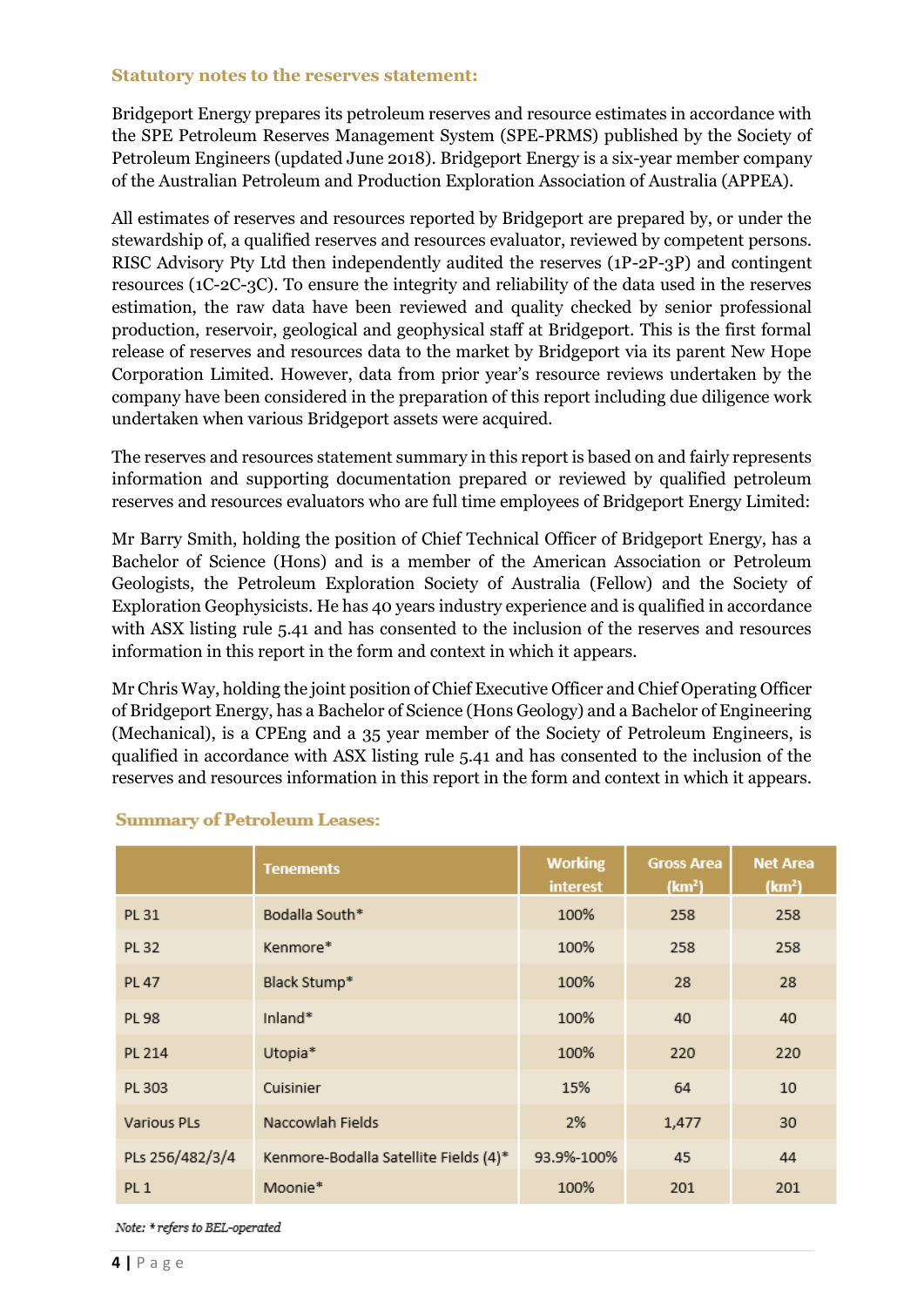# **APPENDIX A – TENEMENT HOLDINGS**



Bridgeport Energy's Cooper-Eromanga Basin Assets

![](_page_4_Figure_3.jpeg)

Bridgeport Energy's Surat-Bowen Basin Assets